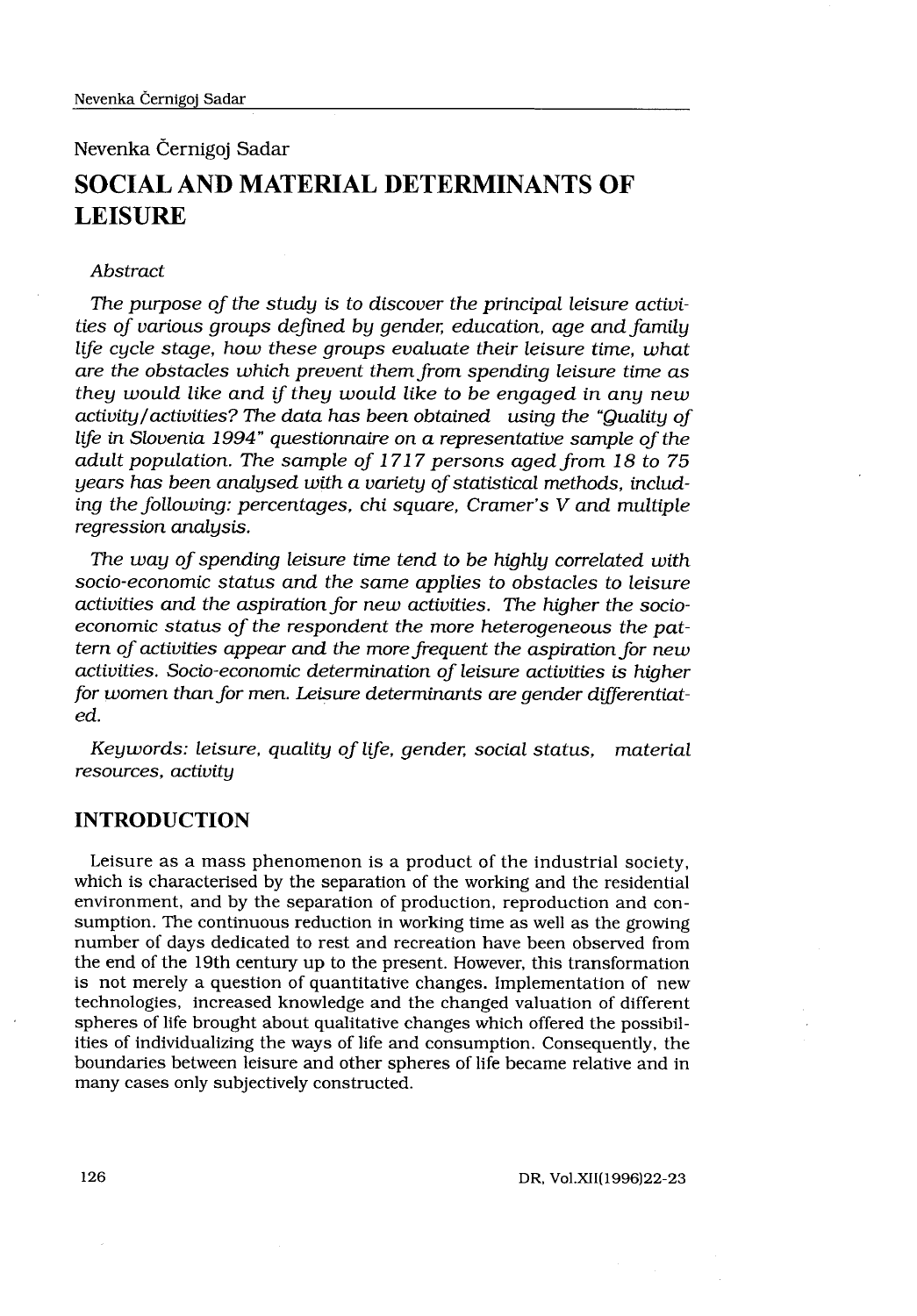Leisure is defined as the simultaneousness of activities which are not related directly to an economic function and positive experiences of such activities after work is finished or other obligations fulfilled (Roberts, 1988) . Although the possibility of free choice and self-expression is a constituent part of the conventional definition of leisure, the contents and amount of leisure are determined within an actual historical and social context. Leisure is also related to the issue of division of labour and to prevailing social and personal values. Each social group defines its leisure within a certain frame of reference, usually in relation to requirements of (an)other social group(s), whereas the extent of limits on leisure depends upon the status of the group and/or of its members . The better the socio-economic position is, the greater the possibility of choosing. The way of spending leisure time, however, is related not only to economic and social resources but also to the psychical and spiritual capabilities of the individual, his or her ability to interrupt the routine of everyday life and take time for himself/herself, come closer to him/herself and to the environment in which he/she lives . Leisure time is therefore extremely important for establishing psycho-physical equilibrium and for taking the necessary distance from everyday problems which offers the opportunity for positive change . During periods of radical changes in gainful employment or in family life, the world of leisure can be the only source of continuity . If we put this part of our life aside, we reduce the possibilities of coping with changes and for new life investments (Černigoj Sadar, 1991: 10).

Some researchers forecasted, and planners of a welfare state expected, that with increased social and economic development the differences in ways of spending leisure time which result from people's social and material position would diminish. Up until now, however empirical data indicates that this process has hardly begun and that it is limited merely to certain fields of activity (most often related to the mass media) and involves only certain social groups.

Research into leisure is important both in terms of the individual and of society .

- For every individual, availability of time when a relative free choice of activities is possible is a prerequisite for maintaining psycho-physical equilibrium and for satisfying social needs as well as the needs of self-realization.

- On the level of society, the quantity and quality of leisure time activities are indicators of social changes which could be influenced by social policy measures.

In this article we shall focus on the following questions:

- Which of leisure activities are the most frequent?

- To what extent are constitutive elements of leisure, such as personal choice and satisfaction, present within different social groups? What are the obstacles on the way to begin with new leisure time activities?

- What is the relationship between socio-economic position and the way of spending leisure time?

DR, Vol.XII(1996)22-23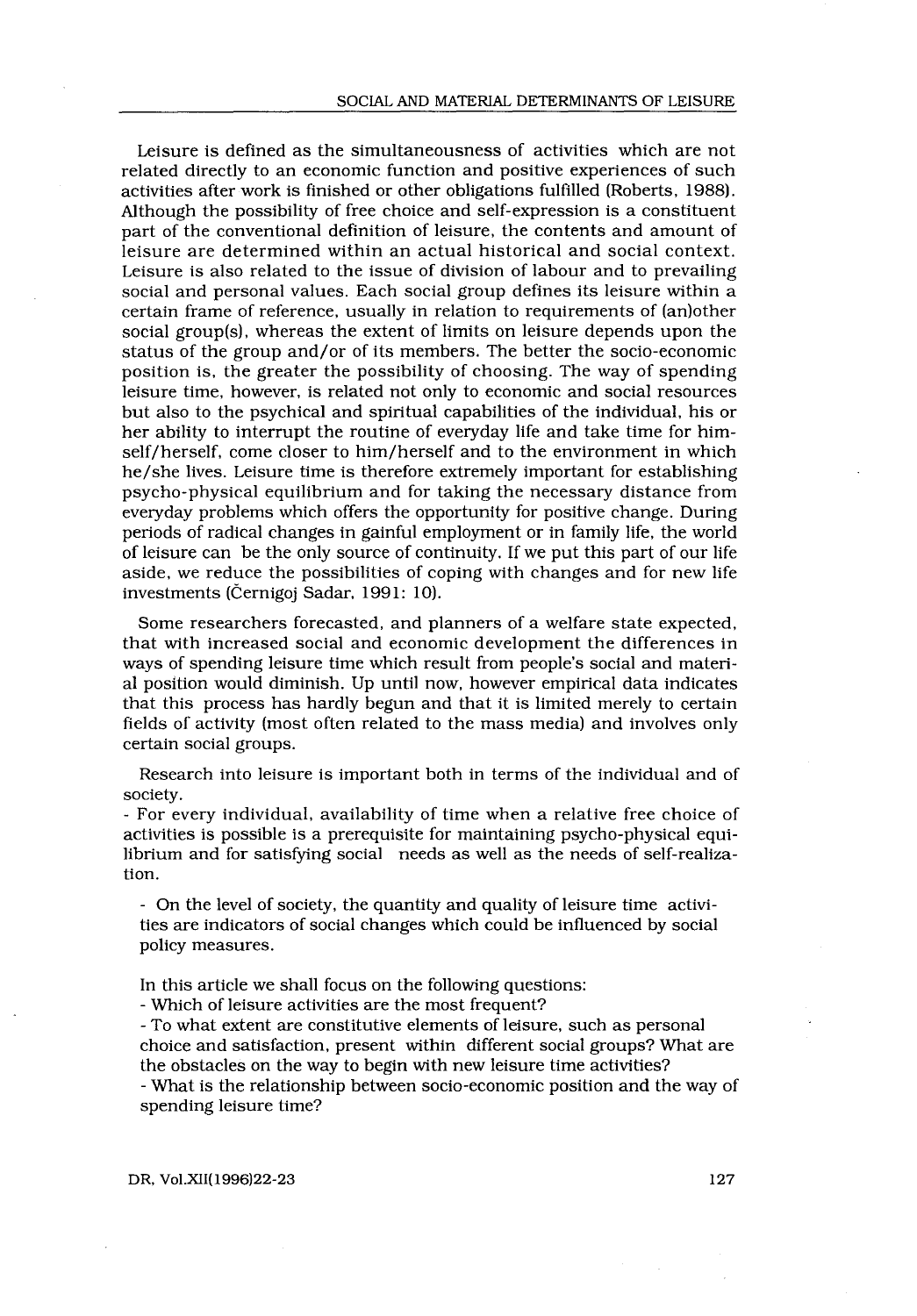These questions will be answered on the basis of an analysis of empirical data obtained from interviewees, men and women from 18 to 75 years of age, concerning their behaviour during free time and subjective estimations of their free time. The analysis is for the most part limited to the data obtained from the "Quality of life in Slovenia 1994" questionnaire given to a representative sample of the adult population in Slovenia .

# LEISURE ACTIVITIES

## SOCIAL CONTACTS

Social contacts with relatives (95 .4 percent) and friends or acquaintances (94.4 percent) hold the first place among principal leisure activities. However, only one third of respondents visit their friends often and the number is about the same (33.8 percent) for relatives. Age and education appear to have no impact upon frequency of contacts with relatives, while gender differences are significant. Women, as compared to men, have much more frequent contacts with relatives . The higher the level of education and the lower the age, the more frequent are social contacts outside of the family circle . The ratio between the youngest and the oldest age groups, as regards contacts with friends or acquaintances is 50 .4% : 25.6%.

Most people know their neighbours and talk to them at least occasionally. Indeed three-quarters of respondents have chosen their friends among their neighbours. Persons from groups with lower educational level as well as parents with children of school age and older tend to choose their friends among neighbours more often than other social groups .

As far as social contacts are concerned, the majority of respondents have well established relationships in their neighbourhood or they find company elsewhere. Nevertheless, the percentage of social isolation appears to be relatively high. People who reportedly never share leisure time with friends represent as much as 5 .6 percent and 4 .6 percent of respondents reported having no contact with their relatives . As much as 4 percent of respondents mention they have neither a relative nor anybody else they could turn to when they need company. Social isolation increases with age (from 2.6 percent in the group of up to 24 years of age to 6 .3 percent in the group of 55 to 75 year old people) . It is the hardest for the old and the less educated to find company. Of those who have less than elementary school education, about one in ten reported having no company.

# CULTURAL AND EDUCATIONAL ACTIVITIES

Reading books as a leisure activity (69 .6 percent) is significantly related to sex, age and education. Educational level has the greatest positive impact on this activity; the ratio between the lowest and the highest education level is 52 .4% : 90 .9%. Women are typically more often engaged in cultural activities such as reading books, visiting the theatre, museums or exhibitions, etc. than are men.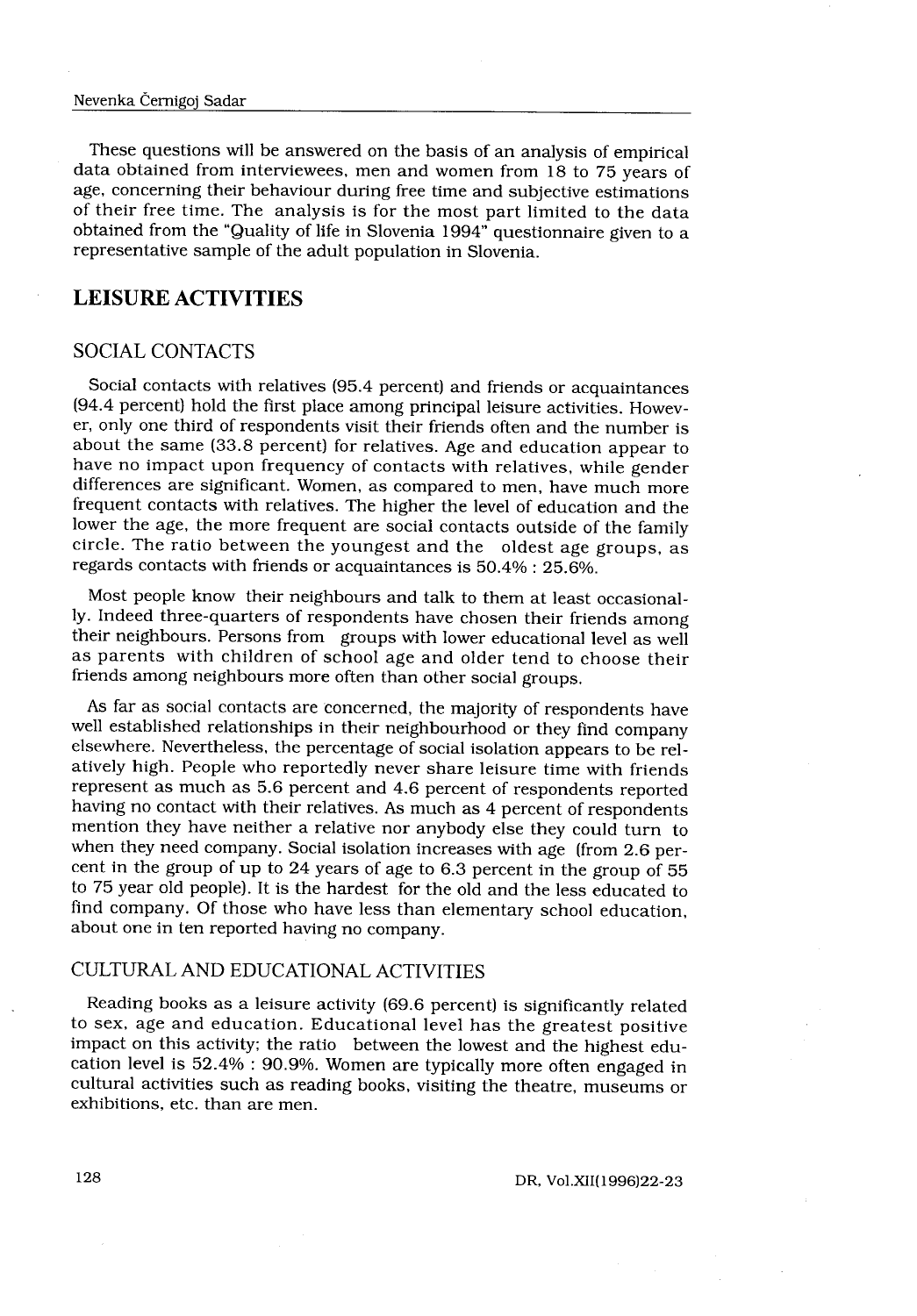#### Table 1

 

### CULTURAL AND EDUCATIONAL ACTIVITIES

|                                                               |                  | SOCIAL AND MATERIAL DETERMINANTS OF LEISURE                                                                                                                                                                                                                                                                                                                                               |                                                               |
|---------------------------------------------------------------|------------------|-------------------------------------------------------------------------------------------------------------------------------------------------------------------------------------------------------------------------------------------------------------------------------------------------------------------------------------------------------------------------------------------|---------------------------------------------------------------|
|                                                               |                  |                                                                                                                                                                                                                                                                                                                                                                                           |                                                               |
| Table 1                                                       |                  | During the last twenty years, women have made a decisive step forward in<br>educational and creative leisure activities. In the mid-seventies, these activ-<br>ities had mainly been the domains of men while, in the mid- nineties there<br>is no gender difference as regards participation in study groups and cre-<br>ative activities such as painting, writing poems or prose, etc. |                                                               |
| <b>CULTURAL AND EDUCATIONAL ACTIVITIES</b>                    | Activities:      |                                                                                                                                                                                                                                                                                                                                                                                           |                                                               |
|                                                               | Reading<br>books | Art<br>creativity(1)                                                                                                                                                                                                                                                                                                                                                                      | Attend cultural<br>events, art<br>creativity,<br>education(2) |
|                                                               | $\overline{\%}$  | $\frac{9}{6}$                                                                                                                                                                                                                                                                                                                                                                             | $\%$                                                          |
| All                                                           |                  |                                                                                                                                                                                                                                                                                                                                                                                           |                                                               |
| respondents                                                   | 69.6             | 10.6                                                                                                                                                                                                                                                                                                                                                                                      | 32.3                                                          |
| Sex:<br>Male                                                  |                  |                                                                                                                                                                                                                                                                                                                                                                                           |                                                               |
| Female                                                        | 61.1<br>77.6     | 11.5<br>9.8                                                                                                                                                                                                                                                                                                                                                                               | 33.7<br>31.2                                                  |
| Age :                                                         |                  |                                                                                                                                                                                                                                                                                                                                                                                           |                                                               |
| 18 - 24 years                                                 | 76.4             | 22.4                                                                                                                                                                                                                                                                                                                                                                                      | 48.4                                                          |
| 25 - 34 years                                                 | 70.3             | 13.0                                                                                                                                                                                                                                                                                                                                                                                      | 34.6                                                          |
| 35 - 44 years                                                 | 70.7             | 9.1                                                                                                                                                                                                                                                                                                                                                                                       | 41.8                                                          |
| 45 - 54 years                                                 | 67.1             | 7.4                                                                                                                                                                                                                                                                                                                                                                                       | 23.6                                                          |
| 55 - 75 years                                                 | 66.3             | 5.7                                                                                                                                                                                                                                                                                                                                                                                       | 19.9                                                          |
| Educational level:                                            |                  |                                                                                                                                                                                                                                                                                                                                                                                           |                                                               |
| Less than 8 years<br>Elementary school                        | 52.4<br>66.2     | 4.7<br>6.5                                                                                                                                                                                                                                                                                                                                                                                | 11.0<br>17.7                                                  |
| Vocational school                                             | 64.8             | 7.6                                                                                                                                                                                                                                                                                                                                                                                       | 25.1                                                          |
| Secondary school                                              | 78.9             | 17.1                                                                                                                                                                                                                                                                                                                                                                                      | 49.8                                                          |
| High sch., university                                         | 90.9             | 21.1                                                                                                                                                                                                                                                                                                                                                                                      | 76.2                                                          |
| Life cycle:<br>- Young adults                                 | 72.5             | 14.5                                                                                                                                                                                                                                                                                                                                                                                      | 48.9                                                          |
| - Parents with child-<br>ren up to 5<br>- Parents with child- | 68.8             | 16.2                                                                                                                                                                                                                                                                                                                                                                                      | 32.3                                                          |
| red from 6 to 15<br>- Parents with child-                     | 68.3             | 6.9                                                                                                                                                                                                                                                                                                                                                                                       | 37.0                                                          |
| ren over 15<br>- People (45-65 years)                         | 65.5             | 6.1                                                                                                                                                                                                                                                                                                                                                                                       | 22.7                                                          |
| with no ch. at home                                           | 64.3             | 10.1                                                                                                                                                                                                                                                                                                                                                                                      | 27.3                                                          |

#### DR, Vol.XII(1996)22-23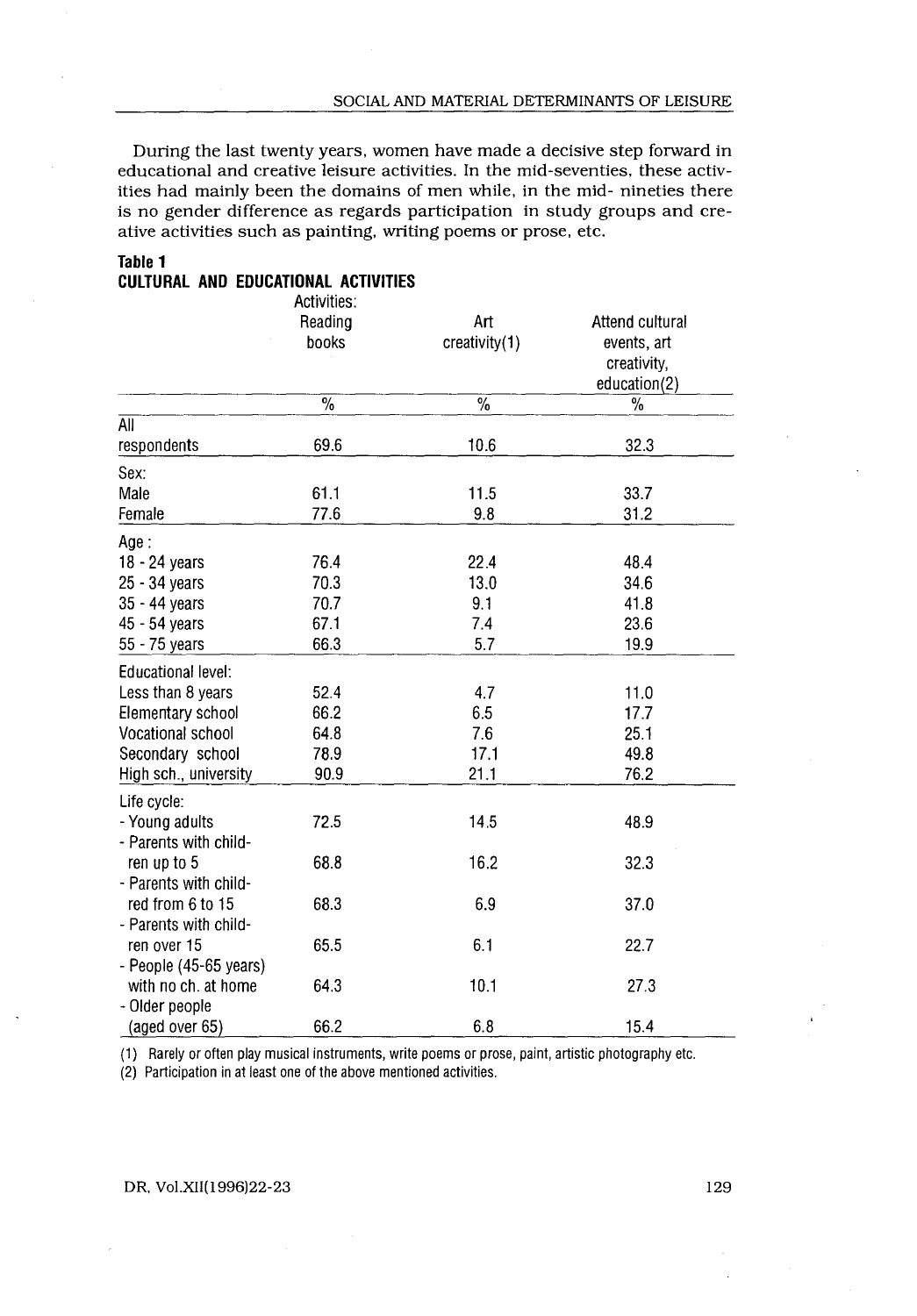$\label{eq:2} \begin{split} \mathcal{L}_{\text{max}}(\mathcal{L}_{\text{max}}) = \mathcal{L}_{\text{max}}(\mathcal{L}_{\text{max}}) \end{split}$ 

### SPORT, RECREATION AND HOBBIES

Černigoj Sadar<br>RECREATION AND HOBBIES<br>respondents (68.8 percent) participate in<br>ities: fishing, hunting, outings or participa<br>mong various social groups as determined<br>to those discussed with the above mentic Most respondents (68 .8 percent) participate in at least one of the following activities: fishing, hunting, outings or participation in sports. The differences among various social groups as determined by age and education are similar to those discussed with the above mentioned activities . Age seems to have a greater impact on recreational and sports activities than it does on cultural activities .

Although the recreation and sports activities are popular, people do not seem to participate in them on a regular basis. The culture of maintaining a good psycho-physical condition is not yet developed in Slovenia . Only the young and people with high school and university education have made a step forward in actively caring for their physical and mental health. However, people show almost no continuity in these activities from one life cycle to another. There are some exceptions among younger generations. The already low percentage (28.1 percent) of those who at any time during the last twenty years regularly practiced activities which help to maintain good psycho-physical condition fell by one half from 1974 to 1994 . The interruption of such activities is greater in women than in men. The greatest fall was found among parents of pre-school children . Most women and a large number of men give up regular activities that help to maintain psychophysical condition when they enter the period of parenthood and they rarely resume these activities when their children grow up. This applies chiefly to the older generation. The younger generation makes a greater effort to take up activities that help to maintain their psycho-physical condition when their children grow up, but only a small number actually resumes such activities on a regular basis.

More than half of the women respondents reported that they occupied themselves with handiwork such as knitting, needle work, etc. or other hobbies. Especially for women with preschool and school age children, handiwork is one of the few activities with which they can express their creativity and fantasy while making something useful for their families. In this specific area, there are less differences among groups with differing educational levels and ages than in other activities . However, the difference between men and women in this area is the largest . Hobbies are not less popular among men but their hobbies are different and therefore are categorized with other kinds of activities . Doing handiwork at home is a popular hobby of women and a relatively rare activity for men . Men tend to pursue leisure interests outside the home.

New activities, such as relaxation techniques, meditation and various spiritual activities, have also found a considerable popularity in Slovenia . These activities attract mainly women and young people . The percentage of the population taking part in such activities (5 .5 percent) is virtually the same as the percentage (5.6 percent) which attends some type of study course. The percentage of persons practicing these activities has more than doubled since 1991.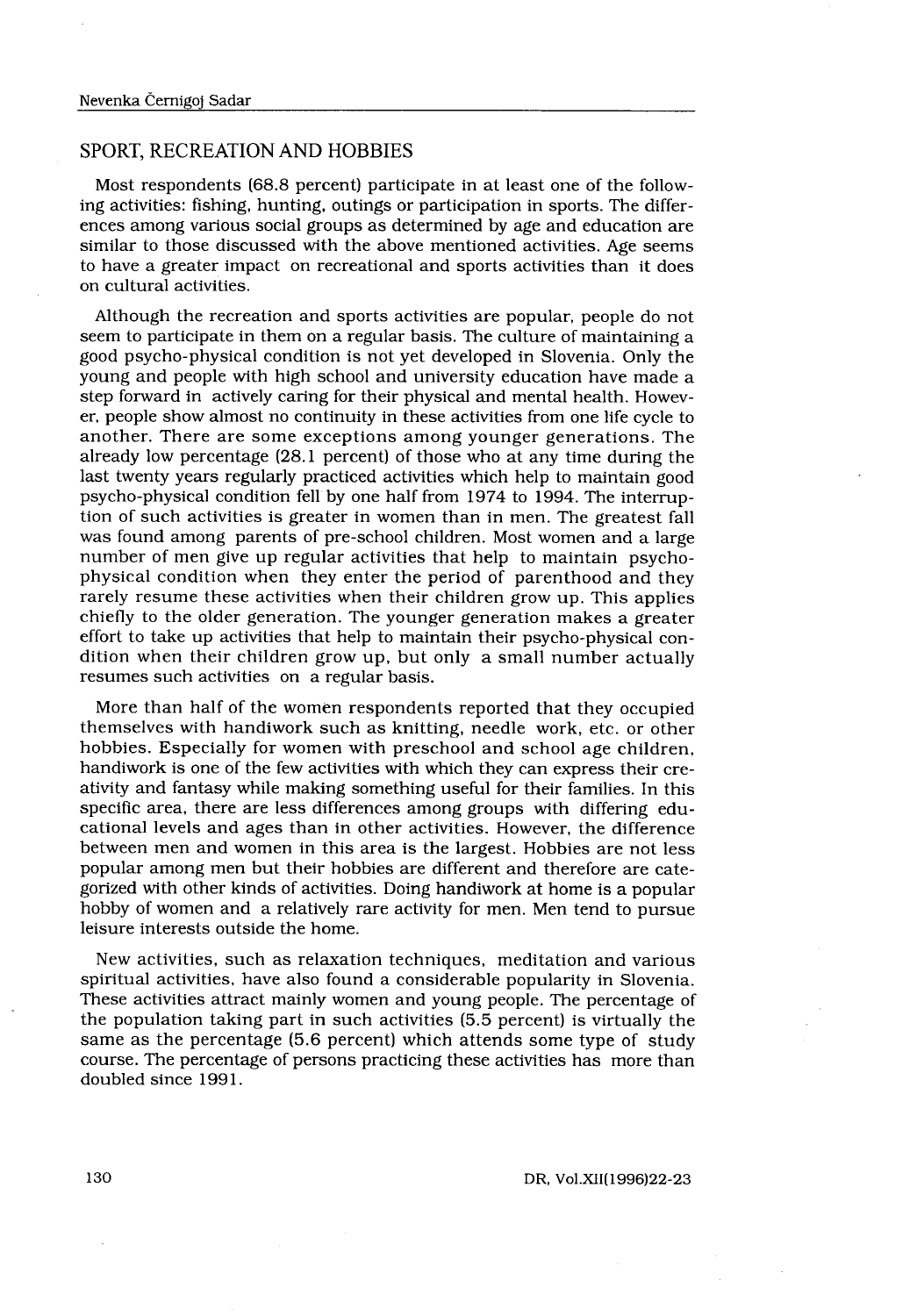|                               | Hobbies<br>(1)  | Recreation<br>(2) | Holidays<br>outside home<br>town in 1993 |  |
|-------------------------------|-----------------|-------------------|------------------------------------------|--|
|                               | $\overline{\%}$ | $\overline{\%}$   | $\overline{\%}$                          |  |
| All respondents               | 36.7            | 68.8              | 50.1                                     |  |
| Sex                           |                 |                   |                                          |  |
| Male                          | 17.6            | 74.3              |                                          |  |
| Female                        | 54.6            | 63.6              |                                          |  |
| Age:                          |                 |                   |                                          |  |
| 18 - 24 years                 | 33.9            | 81.6              | 67.0                                     |  |
| 25 - 34 years                 | 40.2            | 81.7              | 65.6                                     |  |
| 35 - 44 years                 | 36.0            | 77.0              | 54.8                                     |  |
| 45 - 54 years                 | 29.9            | 59.2              | 45.6                                     |  |
| 55 - 75 years                 | 40.3            | 51.1              | 27.7                                     |  |
| Education:                    |                 |                   |                                          |  |
| Less than 8 years             | 29.1            | 43.7              | 22.5                                     |  |
| Elementary school             | 36.1            | 53.1              | 32.4                                     |  |
| Vocational school             | 34.9            | 72.0              | 52.5                                     |  |
| Secondary school              | 41.5            | 87.0              | 72.4                                     |  |
| High sch., university         | 40.6            | 92.0              | 74.0                                     |  |
| Life cycle:                   |                 |                   |                                          |  |
| - Young adults                | 32.2            | 87.2              | 71.6                                     |  |
| - Parents with child-         |                 |                   |                                          |  |
| ren up to 5                   | 38.4            | 77.2              | 66.6                                     |  |
| - Parents with child-         |                 |                   |                                          |  |
| ren from 6 to 15              | 34.2            | 79.9              | 63.1                                     |  |
| - Parents with child-         |                 |                   |                                          |  |
| ren over 15                   | 32.7            | 57.2              | 42.1                                     |  |
| - People (45 -65 years)       |                 |                   |                                          |  |
| with no children at home      | 29.8            | 63.3              | 48.9                                     |  |
| - Older people (aged over 65) | 10.0            | 23.6              | 6.3                                      |  |

## Table 2 HOBBIES, RECREATION AND HOLIDAYS

 

(1) Knitting, sewing, stamp collecting and similar activities

(2) Participation in at least one of the following activities: sports, hunting, fishing or outings.

### DR, Vol .XII(1996)22-23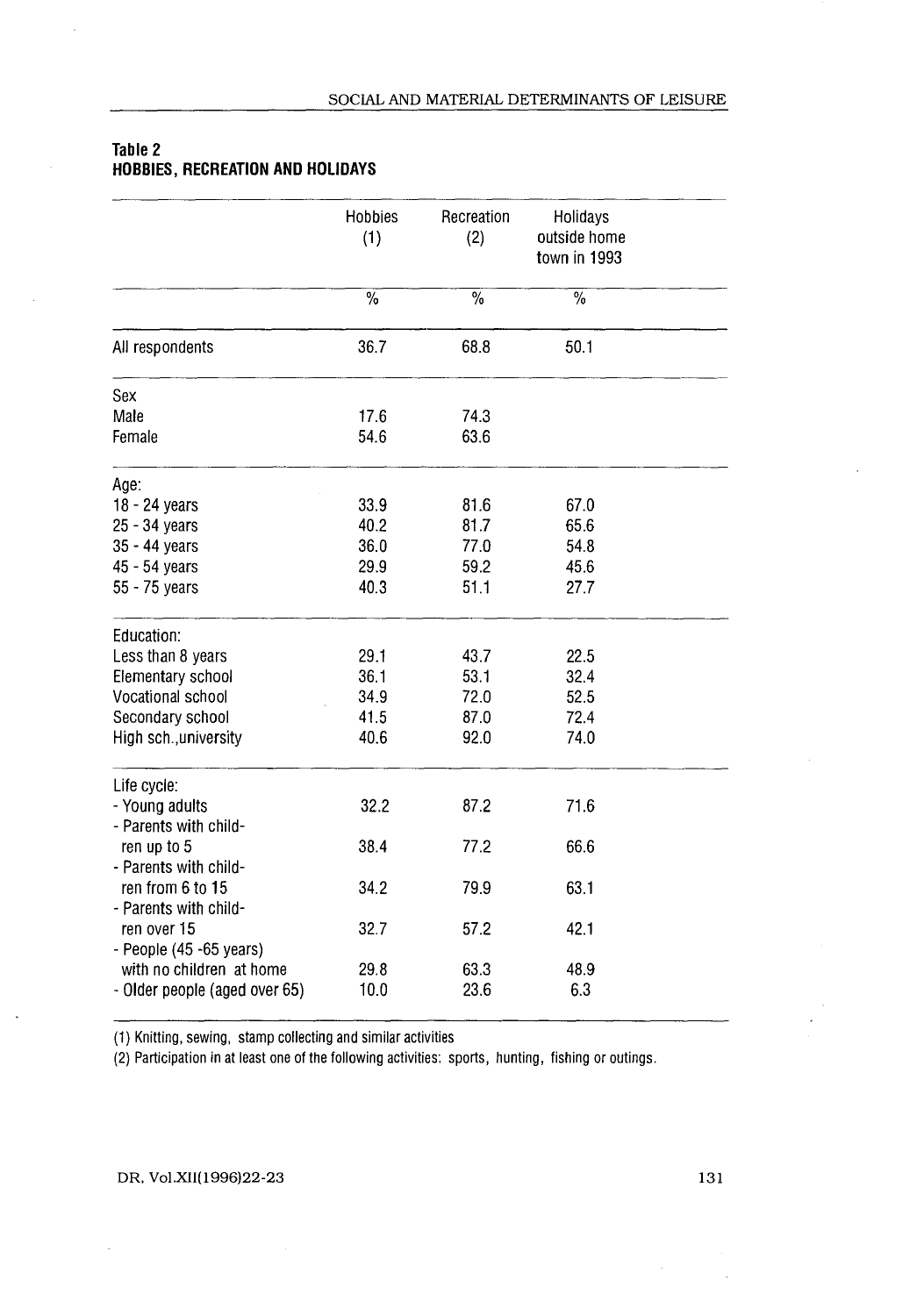#### HOLIDAYS

 

The majority of those who stay at home during holidays occupy themselves with various kinds of non-formal work, such as building their house, renovating their flat, working in the fields and the like (Cernigoj Sadar, 1987). Holidays away from home provide an opportunity for a temporary break in the daily routine which increases the possibility of new behavioural patterns and positive experiences . In 1993, only half of the respondents had such an opportunity. It was mainly the young and those with higher educational level who left home for holidays . The majority spent their holidays in Slovenia; about two-fifths (38.7 percent of those who went on holidays) spent their holidays in one of the former Yugoslav republics (the most popular are seaside resorts in Croatia) and; nearly one-fifth (18.6) percent) spent their holidays in another European country. Holidays outside the former Jugoslavia began to attract interest in the late eighties and are becoming increasingly popular among young people and the upper middle classes .

# EVALUATION OF LEISURE AND MOTIVATION FOR NEW **ACTIVITIES**

To have time for ourselves and for those we want to stay with is not only a human right but also a condition for maintaining our psycho-physical equilibrium and for successfully coping with the other spheres of our lives . More than one in ten respondents state that they hardly have any free time and over one-third state that they do not have enough free time. These estimates indicate that the daily life of about half of the respondents is organized in such a way that they do not know how to or cannot take any time for themselves. The differences between the groups of different age (chi sq. = 131.1, sign. = 0.000), education (chi sq. =  $41.5$ , sign. = 0.000) and life cycle (chi sq.  $= 183.8$ , sign.  $= 0.000$ ) are statistically significant. The majority of parents with preschool children (70 .1 percent) and school age children (68 .2 percent) report that they do not have enough free time or indeed none at all. Whereas it could be said that parents with pre-school children have justifiable difficulties in both coping with their workload and upbringing of their children and thus cannot always establish an appropriate method for distributing various obligations among family members, this cannot be said of parents with school age children. Evidently, it is the combination of paid work and family life which dominates the management of their lives . Lack of time is a problem not only for young and middle-aged parents . It is also a problem of young people without family obligations . In the case of the later, it may be said they lack the ability to organize their time or that there currently exists a culture of overburdening, perhaps one without an actual basis . The other extreme, that of too much free time, is relatively rare . It is mostly a problem of the generation over 55 years of age (almost one in ten state the problem), although as much as 6 percent of young people have the same problem.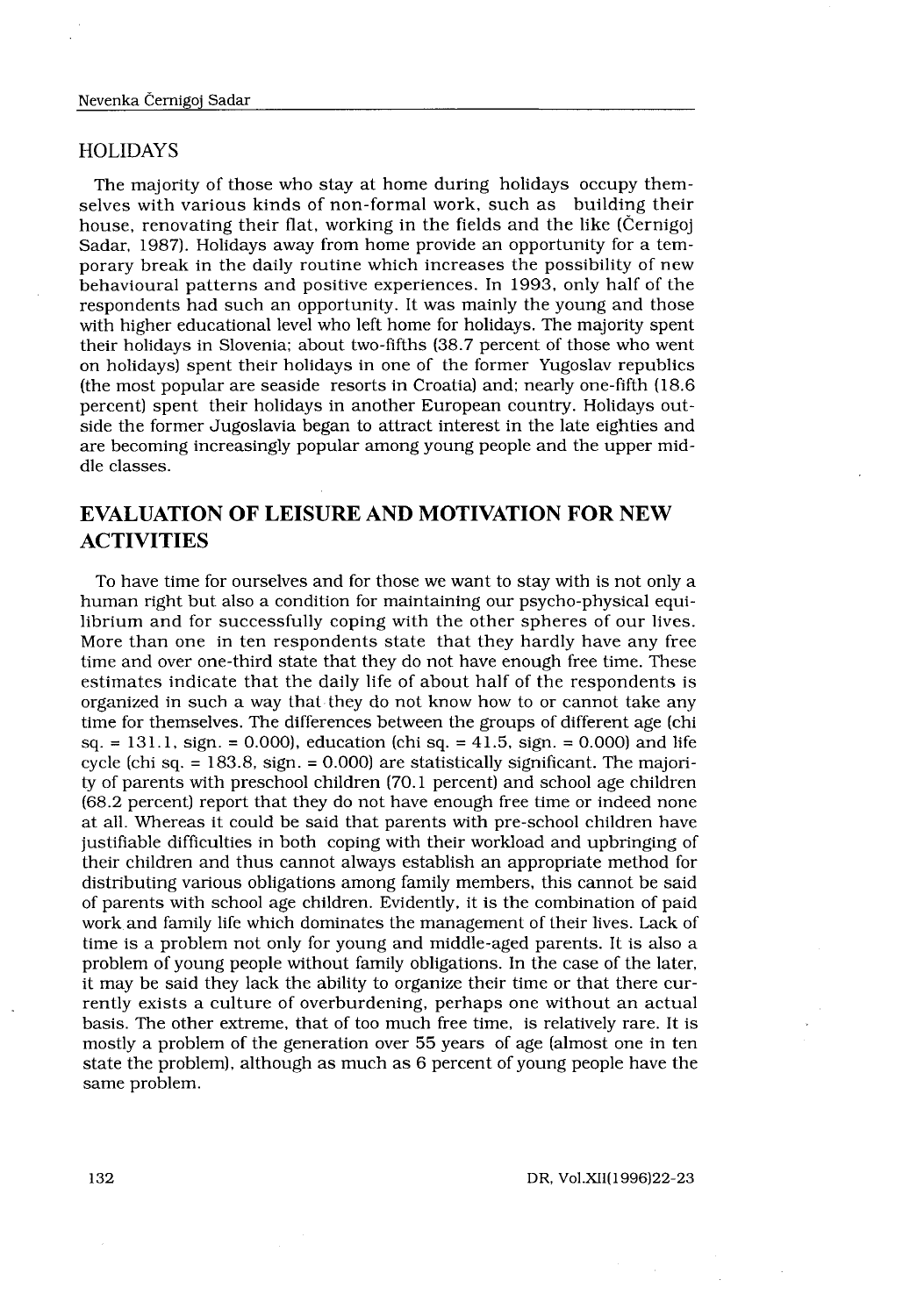The majority (about two-thirds) is satisfied with their way of spending free time; however, the percentage of satisfied persons decreases with age. More than ten percent of young persons and twenty percent of those over 25 years are not satisfied. Up to the age of 55 the number of dissatisfied persons does not change considerably . The relationship between lack of free time and satisfaction is almost linear: those who have no or not enough free time are the most dissatisfied (chi sq.  $= 314.6$ , sign.  $= 0.000$ ). On the other hand, those who are successful in organizing their life so that they have just as much free time as they want, are also the most satisfied. The relationship between practising some type of activity which maintains psychophysical condition and being satisfied with one's leisure time is also positive. Participation in some type of cultural or educational activity only occasionally has no effect on the evaluation of leisure.

Over half the respondents mention one or more obstacles blocking their desired way of spending leisure time. The number of obstacles increases mainly between 25 and 55 years of age . The percentage of those who mention obstacles increases with a higher level of education . Because there is a relationship between a person's perception of obstacles and his/her aspirations, the lowest percentage of those who mention obstacles is found among persons over 55 years of age . The most frequently mentioned obstacles are lack of money, lack of time and family obligations, the latter being mentioned by nearly half the women. Poor health is also named as an obstacle to the desired fulfilment of leisure time by almost one-quarter of the respondents and is an obstacle reported mainly by women . On average, women come across a greater number of constraints in their enjoyment of free time than do men. In addition to the above- mentioned obstacles, women also mention the lack of appropriate skills and knowledge as well as suitable company more frequently than men. From these results, it is clear that women are considerably more deprived in this area than are men. However, this does not restrict them to the extent that their aspiration for new activities is reduced. Aspirations for something new are strongly related to one's age and education . Only a minority of middle-aged persons continue to seek new activities, such aspirations tend to weaken after 34 years of age .

If the fact that a person is satisfied with his/her way of spending free time is taken as an indicator showing relative satisfaction of one's needs in this sphere of life, and his/her aspiration for one or more new activities is taken as the motivational potential for change, we discover various types of motivation. Almost half of the respondents (48.0 percent) between 18 and 75 years of age are satisfied and want no change, 15 .2 percent demonstrate so-called growth motivation (they are satisfied but nevertheless are interested in new activities) (Maslow, 1954) and the deficiency motivation is evident in only 8.2 percent of the respondents. However, more than a quarter of respondents are very discouraged in their leisure time . The above mentioned analysis indicates that the organization of free time and its contents is a problem for over one-third of population, the most deprived group being between 25 and 54 years of age with children.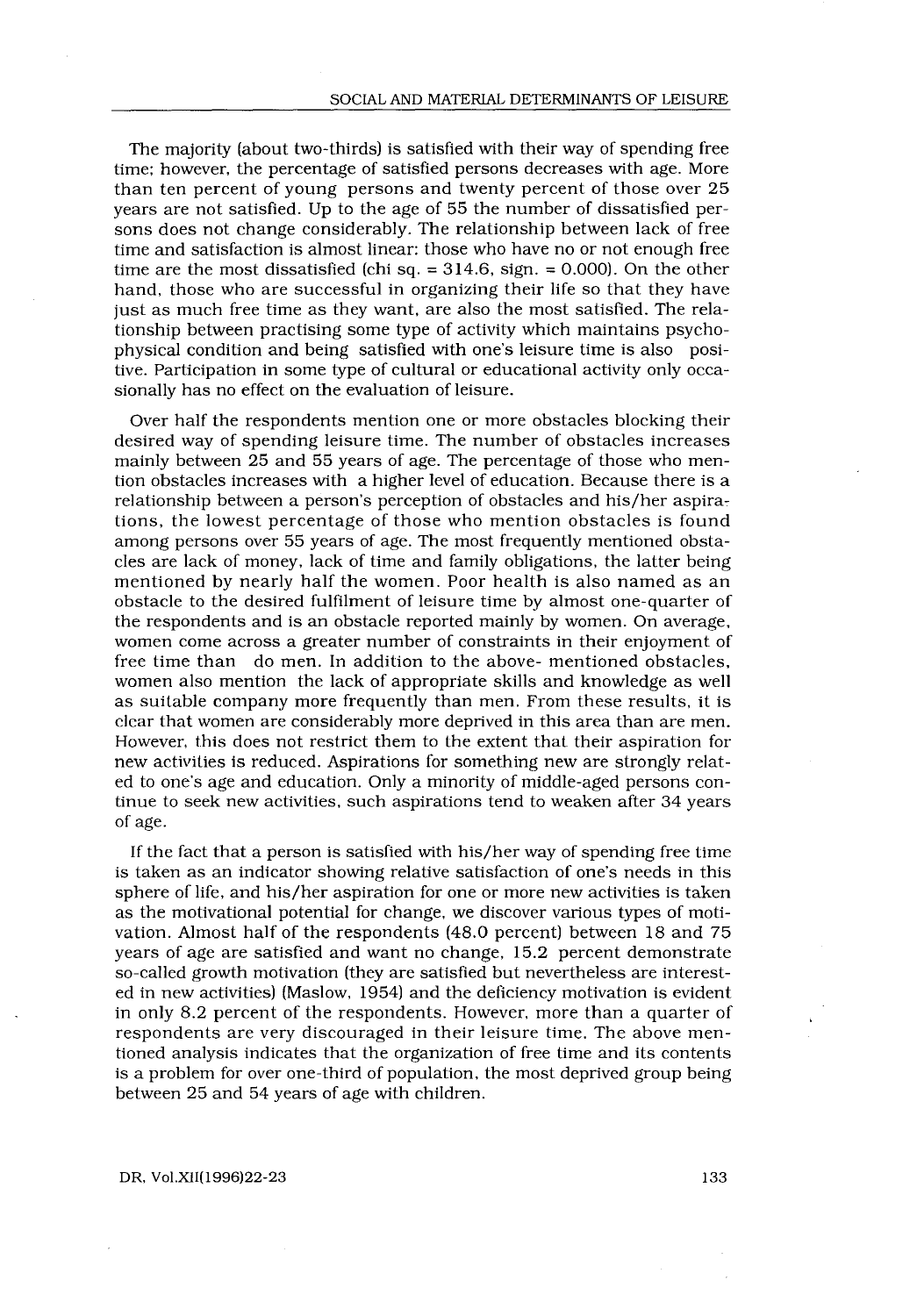#### Table 3

# OBSTACLES TO LEISURE AND ASPIRATIONS FOR NEW ACTIVITIES

| Table 3                                                    |                                           |                                            |
|------------------------------------------------------------|-------------------------------------------|--------------------------------------------|
| OBSTACLES TO LEISURE AND ASPIRATIONS FOR NEW ACTIVITIES    | One or more<br>obstacles<br>are mentioned | Have aspirations<br>for a new<br>activity: |
| All respondents                                            | %<br>52.1                                 | %<br>28.9                                  |
|                                                            |                                           |                                            |
| Sex:                                                       |                                           |                                            |
| <b>Males</b><br>Females                                    | 53.1<br>513                               | 29.9<br>28.0                               |
| Age:                                                       |                                           |                                            |
| 18 - 24 years                                              | 50.1                                      | 42.6                                       |
| 25 - 34 years                                              | 59.7                                      | 37.1                                       |
| 35 - 44 years                                              | 60.5<br>58.0                              | 31.9<br>23.5                               |
| 45 - 54 years<br>55 - 75 years                             | 36.6                                      | 12.5                                       |
| Education:                                                 |                                           |                                            |
| Less than 8 years                                          | 45.5                                      | 16.3                                       |
| Elementary school                                          | 49.2                                      | 18.0                                       |
| Vocational school                                          | 53.4                                      | 30.2                                       |
| Secondary school                                           | 56.2                                      | 40.9                                       |
| High sch., university                                      | 55.8                                      | 43.1                                       |
| Life cycle:                                                |                                           |                                            |
| - Young adults<br>- Parents with child ren up to 5         | 46.6<br>62.2                              | 42.9<br>38.2                               |
| - Parents with children from 6 to 15                       | 65.4                                      | 31.1                                       |
| - Parents with child ren over 15<br>- People (aged 45-65), | 48.4                                      | 22.3                                       |
| with no children at home                                   | 45.2                                      | 18.1                                       |
| - Older people (aged over 65)                              | 38.3                                      | 8.8                                        |

# SOCIAL, MATERIAL AND HEALTH DETERMINANTS OF LEISURE ACTIVITIES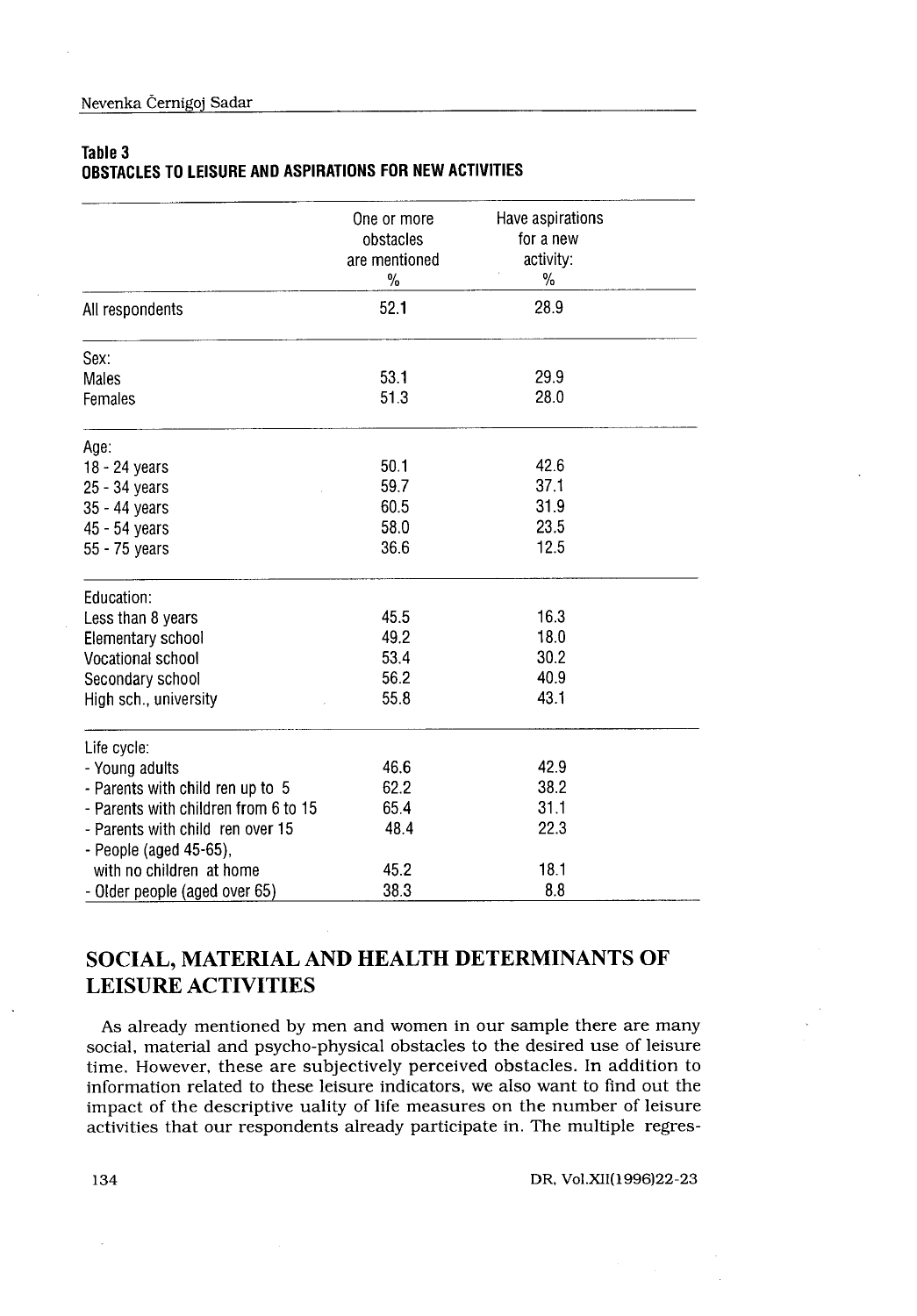sion analysis has been applied to discover which factors among the demographic, social, economic, formal and informal work and health status factors have the most significant impact  $(1)$  on the number (heterogeneity) of leisure activities (Table 4). Age, followed by education and average household income per capita exert the largest influence on the number of leisure activities . While the place of residence, the number of formal working hours and health status also play a significant role in determining leisure activities, it is to a lesser extent than key demographic dimensions . Age, education and financial resources provide the main path to leisure while the urban-rural dimension, the extent of work obligations and health status create additional options to leisure . The above-mentioned factors determine to a different degree women's and men's use of leisure time; they explain 44% of the variance of leisure activities in the women's group and only 24% in the men's group.

The way of spending free time is more influenced by level of education in women than in men. In women, age tends to have a greater relevance and average household income per capita tends to have less. Children also play a significant role: particularly whether they stay at home and how many children there are. In men, the presence of children at home does not determine the number of their leisure activities pursued, whereas in women children are an important factor. In women, the influence of education and of the current family situation is thus greater than in men . Women seem to adapt their free time to the ongoing social situation and secondary socialization tends to have a greater impact on their behaviour . On the other hand, men depend more on material resources, such as the household income per capita and possibilities offered by the physical environment when determining their way of spending free time than do women . The principal determinants of how one utilizes free time are the same in both men and women . However, considering the weight of principal determinants and differences of other determinants, we may say that men depend more on material resources and women more on secondary sources of socialization and on the presence of children in the family . The survey results demonstrate that the possibility of individual choice is essentially more restricted for women than for men.

The frequent practice of certain activities requires an stablished and selective behavioural pattern. In such cases, the explanatory value of socioeconomic factors is less important. As regards the number of frequently practised activities, the eight stated indicators of socio-economic position and health status explain 15 percent of its variability in women and 12 percent of its variability in men . However, even in established behavioural patterns the number of factors and the degree of their influence are different in women and men due to the differences in the types of activities in which they are often involved.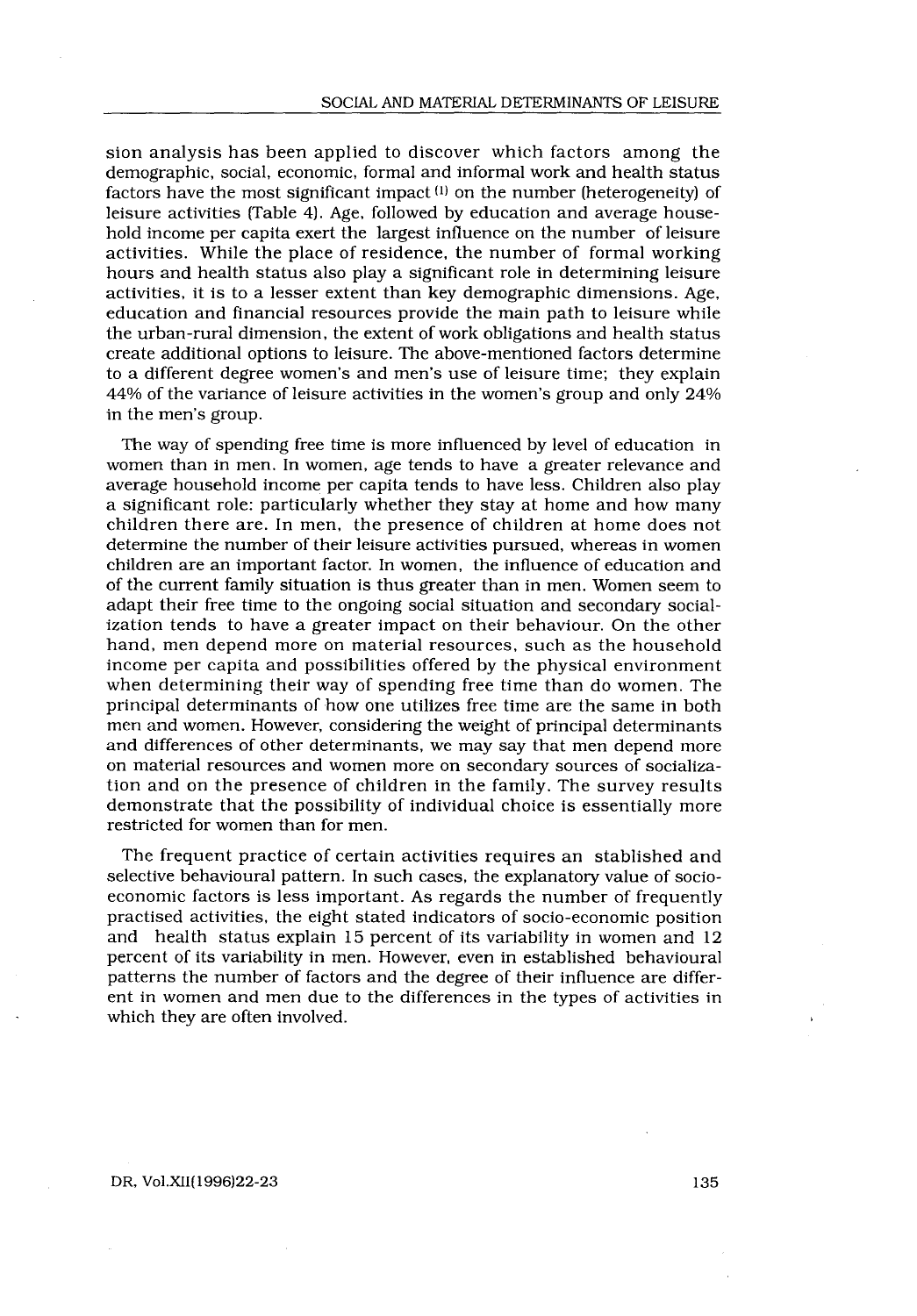## Table 4 DETERMINANTS OF LEISURE ACTIVITIES

| Nevenka Černigoj Sadar                        |                         |                                  |                               |                                        |  |
|-----------------------------------------------|-------------------------|----------------------------------|-------------------------------|----------------------------------------|--|
| Table 4<br>DETERMINANTS OF LEISURE ACTIVITIES |                         |                                  |                               |                                        |  |
| Results of regression analysis                |                         |                                  |                               |                                        |  |
| Independent<br>variables                      | Groups                  | B                                | Beta                          | T-test                                 |  |
| Years spent<br>in school                      | Males<br>Females<br>All | 0.11<br>0.36<br>0.15             | 0.23<br>0.38<br>0.25          | $7.13***$<br>$11.27***$<br>10.90***    |  |
| Age                                           | Males<br>Females<br>All | $-0.06$<br>$-0.06$<br>$-0.06$    | $-0.29$<br>$-0.31$<br>$-0.34$ | $-8.1***$<br>$-9.31***$<br>$-13.80***$ |  |
| Average income<br>per capita<br>in household  | Males<br>Females<br>All | 0.03<br>0.02<br>0.03             | 0.19<br>0.13<br>0.20          | $5.6***$<br>$4.47***$<br>$8.73***$     |  |
| Place of<br>residence                         | Males<br>Females<br>All | 0.49<br>0.24<br>0.44             | 0.12<br>0.06<br>0.11          | $3.7***$<br>2.18<br>$5.23***$          |  |
| No. of hours of<br>formal work                | Males<br>Females<br>All | $-0.02$<br>$-0.01$<br>$-0.01$    | $-0.13$<br>$-0.05$<br>$-0.10$ | $-3.8***$<br>1.78<br>$-4.31***$        |  |
| No. of children<br>at home                    | Males<br>Females<br>All | $-0.01$<br>$-0.27$<br>$-0.13$    | $-0.01$<br>$-0.08$<br>$-0.04$ | $-0.07$<br>$-2.70**$<br>$-1.69$        |  |
| No. of hours<br>of non-formal<br>work         | Males<br>Females<br>All | 0.01<br>$-0.01$<br>0.01          | 0.03<br>$-0.04$<br>0.02       | 0.90<br>$-1.27$<br>1.11                |  |
| Health<br>status                              | Males<br>Females<br>All | $-0.12$<br>$-0.10$<br>$-0.11$    | $-0.10$<br>$-0.10$<br>$-0.10$ | $-2.73**$<br>$-3.26***$<br>$-4.31***$  |  |
| Constant                                      | Males<br>Females<br>All | 8.36<br>6.93<br>8.37             |                               |                                        |  |
| R <sub>2</sub>                                | Males<br>Females<br>All | 0.28<br>0.44<br>0.33             |                               |                                        |  |
| F - test                                      | Males<br>Females<br>All | 35.82***<br>76.71***<br>94.89*** |                               |                                        |  |
| Males<br>$N = 726$                            |                         |                                  |                               |                                        |  |

J.

 $\bar{\nu}$  $\bar{\beta}$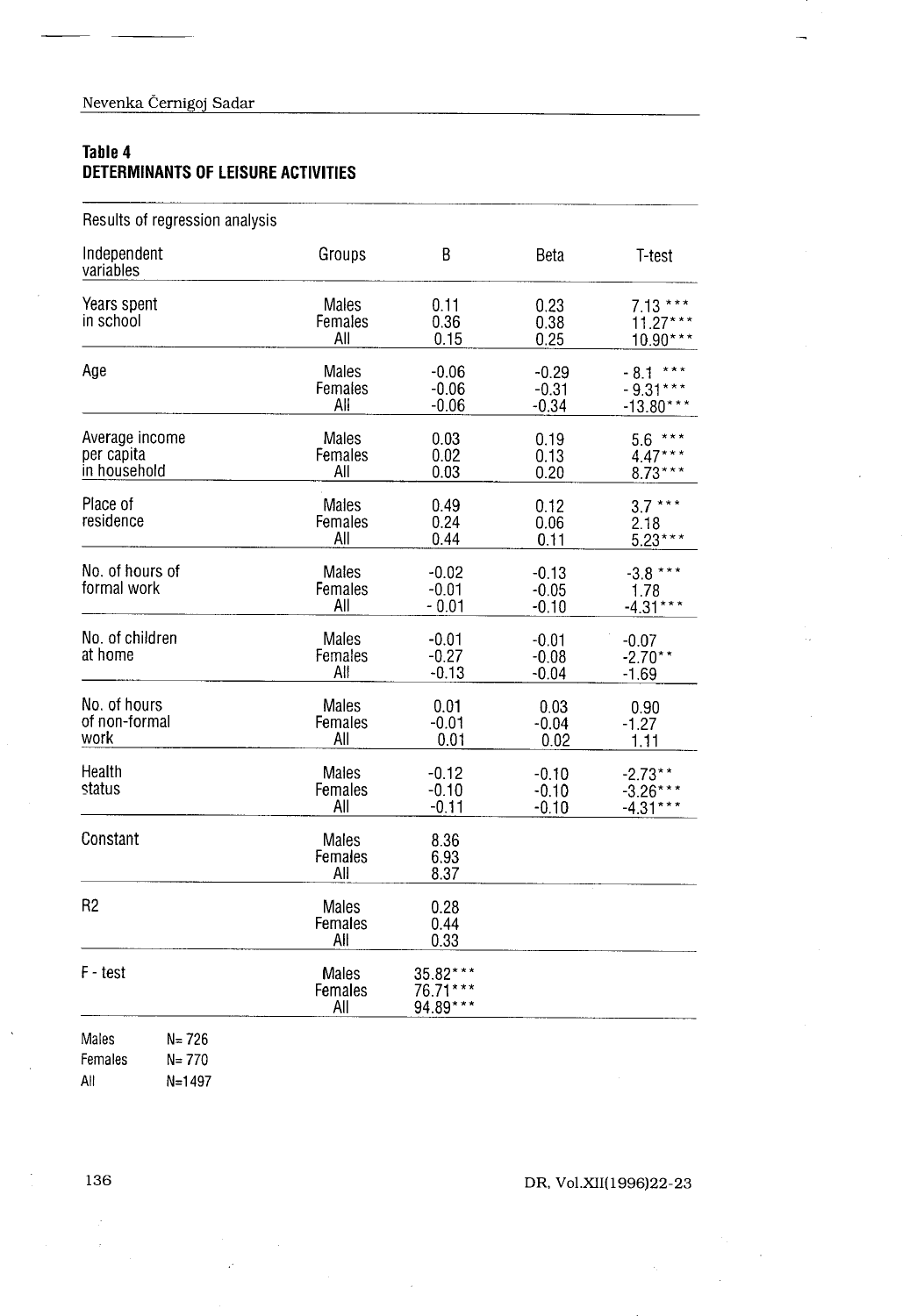# **CONCLUSION**

 

The inhabitants of Slovenia, both men and women, spend their leisure time mostly at home, at homes of their relatives or friends . They obtain information about the surrounding world mainly through the mass media and from the people they know . Socializing in public places is especially characteristic of some groups among the younger generations . The attendance of cultural events remains predominantly in the domain of the younger generation and of people with higher levels of education .

The majority of people communicate with their neighbours and also find friends among them . The greatest number of socially- isolated persons are found among the old and among less educated people . Besides watching television, the most frequently mentioned leisure activities are social contacts with friends and relatives, gardening, handiwork and hobbies as well as different kinds of recreational activities . With the exception of watching television, gardening and socializing however, these activities are not performed very often. The culture of maintaining good psycho-physical condition hardly exists in Slovenia . For almost half the respondents in our sample, we could conclude that the quality of spending their free time is inadequate or that they have no free time at all. These respondents have very limited material or social opportunities or they are unable to organize their lives in such a way that they would have enough time for themselves and for those activities which they would like to do . A significant portion of respondents fails to merge the two basic dimensions of leisure: that is the feeling of pleasure and freedom of choice.

The ways of spending leisure time are significantly related to the socioeconomic position and life stage. These determinants also applies to obstacles to leisure and motivation for new activities . Among the most decisive factors are sex, age, education and average household income per capita . The higher the socio-economic position, the more diversified the way of spending free time and the more frequent the aspiration for new activities . Sex and education do not affect the evaluation of the way how free time is spent whereas the evaluations of different age groups differ significantly : namely young people and those over 54 years of age seem to be the most satisfied. Satisfaction with one's way of spending free time is influenced mainly by the estimation of the quantity of free time and by one's aspirations.

The differences among various groups in respect to age and education are the most significant as regards those leisure activities which require a greater mental effort. The more frequently leisure patterns of behaviour are undertaken, the less likely they are affected by the socio-economic position . Consequently, when a pattern of activities is firmly established the impact of factors from both the wider and narrower social environment becomes weaker.

Women's patterns of leisure activities are more influenced by socio-economic position than are those of men. The impact of individual factors also vary by gender: women depend more on the resources of secondary socialization and on the actual family situation while men depend more on

DR, Vol.XII(1996)22-23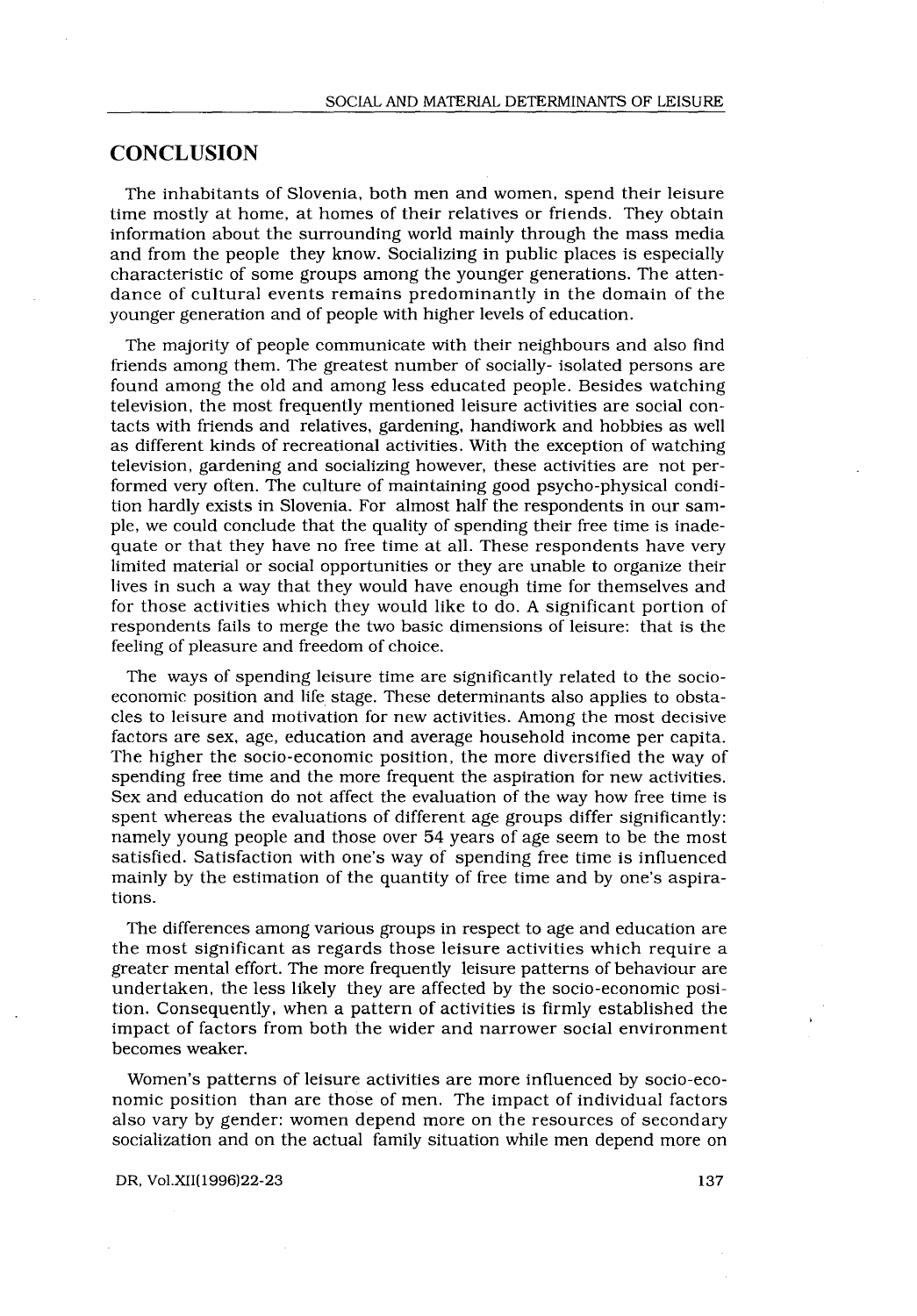#### Nevenka Cernigoj Sadar

 $\label{eq:2} \frac{1}{\sqrt{2}}\int_{0}^{\infty}\frac{1}{\sqrt{2}}\left(\frac{1}{\sqrt{2}}\right)^{2}d\theta.$ 

available material resources . Unlike gender-related differences in the way of spending leisure, the differences in educational and artistic creative activities, which were still evident in the mid seventies, no longer figure in the mid nineties . For the time being, the decreased differences in the educational levels of men and women, have a positive effect only on certain leisure activities . However, gender-related differences in prevailing activity patterns and in the popularity of various activities for men and women persist.

The extraordinary high explanatory value of demographic indicators and indicators of socio-economic position demonstrate that the possibilities of individual choice in spending leisure time are restricted. However, we do not have at our disposal any directly comparable figures from previous investigations into leisure time . Consequently, we cannot accurately judge whether the degree of influence of socio-economic factors on spending leisure time has increased or decreased . Nevertheless, we can say with certainty that the basic determinants of leisure activities (Cernigoj Sadar, 1991; Klinar, 1989) remain unchanged and do not differ substantially from the determinants reported in other countries (Tahlin, 1986; Gershuny & Jones, 1987 ; Murdock, 1994).

#### NOTES

(1) The following independent variables have been included in the multiple regression analysis (method enter):

- Demographic indicators: age, place of residence, number of children.

- Socio-economic status: years of schooling, average household income per capita.

- Formal work: average working hours per week spent.

- Non-formal work: average hours per week spent doing household tasks and caring for children.

- Health status: the number and intensity of symptoms of illness.

Dependent variable: number of leisure activities.

(2)The following groups of leisure activities have been included in the study : hunting and fishing; gardening; going to the cinema; going to the theatre, concerts or museums; reading; watching television; going to restaurants; dancing; going on outings; travelling outside of Slovenia; visiting relatives and having relatives for a visit; visiting friends and acquaintances, having friends and acquaintances for a visit ; playing a musical instrument, writing poems or prose, painting; participating in study courses or study groups; sports; walks; hobbies (knitting, sewing, woodwork, stamp-collecting and the like; meditation or other spiritual activities, relaxation techniques; other activities.

### REFERENCES

Cernigoj Sadar, N . (1987), Meje neformalnega dela (The limits of non-formal work), in Bernik, 1 . (Ed.),Neformalne dejavnosti v slovenski družbi (Non-formal activities in Slovenian society), Zbornik sociološkega srečanja, 136-152, SSD, FSPN, Ljubljana.

Cernigoj Sadar, N . (1991a), Socialni položaj, materialni standard in način preživl janja prostega časa (Social status, material standards and the way of spending leisure time), Družboslovne razprave 12, 52-66, Ljubljana.

Černigoj Sadar, N.(1991b), Moški in ženske v prostem času, (Men and women in their leisure time) Znanstveno in publicistično središče, Ljubljana .

Gershuny, J. & Jones, S. (1987), The Changing Work/Leisure Balance in Britain, 1961-1984, Sociological Rev., 33, 9-52 .